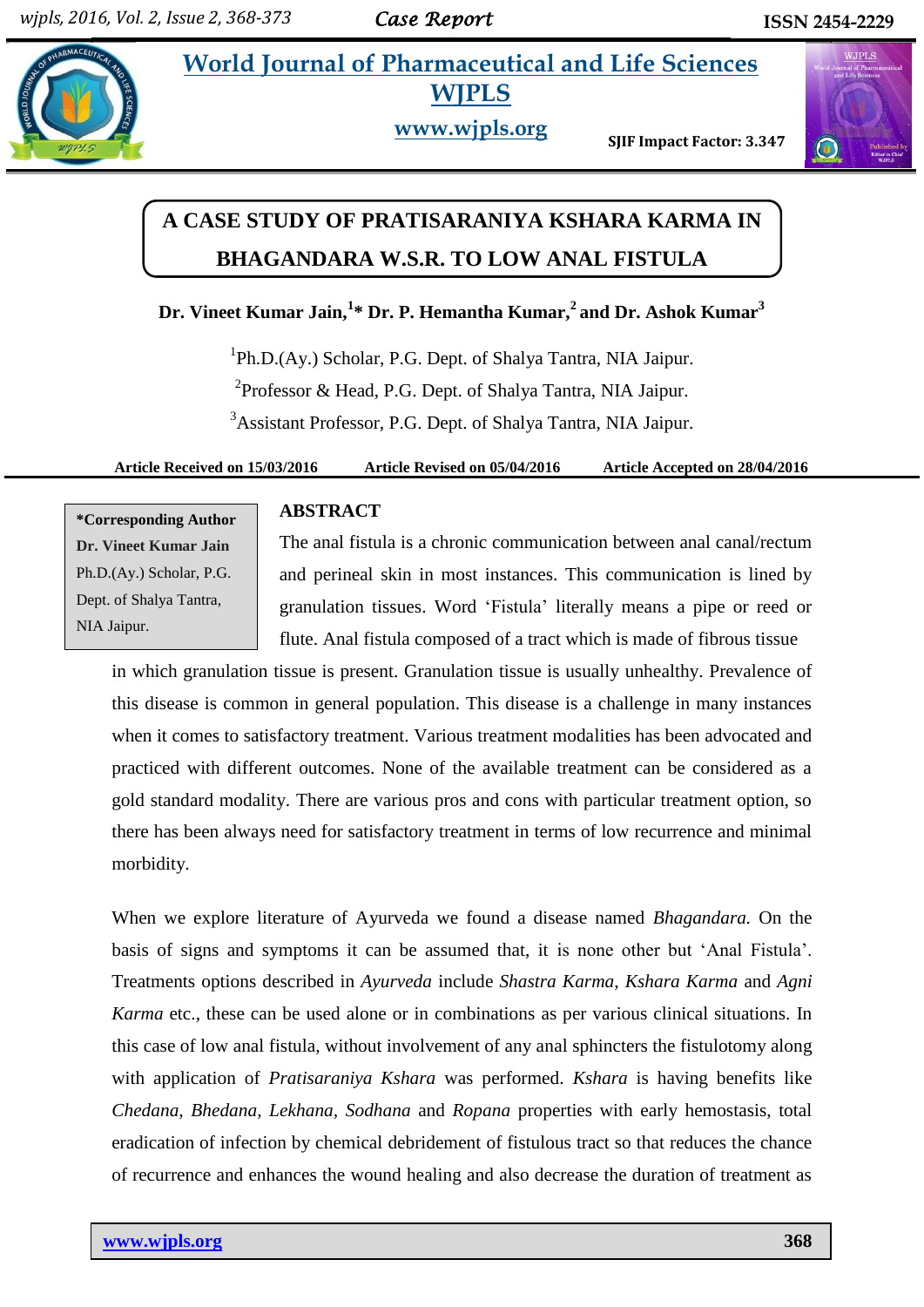well as recurrence. It offers effective, ambulatory and safe alternative procedure. In the present work we have tried to study the *Pratisaraneeya Kshara* after fistulotomy with decrease duration of treatment without recurrence.

#### **KEYWORD**: *Bhagandara, Kshara karma.*

#### **INTRODUCTION**

In Ayurveda classics, *Bhagandara* is considered as one of the *Ashta Mahagada* i.e. very difficult to cure. *Bhagandara* is one of the commonest diseases which occurs in ano-rectal region. In spite of advances in modern science, its high recurrence is still a matter of concern. Ayurveda is well known for the treatment of *Bhagandara* with *Kshara Sutra* application with negligible rate of recurrence. So far lot of research works has been carried out in various institutes of Ayurveda throughout the country.

The true prevalence of Fistula-in-ano is unknown. The incidence of a Fistula-in-ano developing from an anal abscess ranges from  $26-38\%$ .<sup>[1]</sup> One study conducted by Sainio p.<sup>[2]</sup> showed that the prevalence rate of Fistula-in-ano is 8.6 cases per 100,000 populations. The prevalence in men is 12.3 cases per 100,000 populations and in women is 5.6 cases per 100,000 population. The male-to-female ratio is 1.8:1. The mean age of patients is 38.3 years.

The development of *Bhagandara* is proceeded with formation of a *Pidika* that is known as *Bhagandara Pidika* [3] in *Guda Pradesha*. If proper treatment of *Bhagandara Pidika* is not employed, this will result in development of *Bhagandara*. It is characterized by single or multiple opening around *Guda Pradesha* (perianal area) with various types of discharge associated with severe pain.

The anal fistula is a chronic communication between anal canal/rectum and perineal skin in most instances. This communication is lined by granulation tissues. Anal fistula composed of a tract which is made of fibrous tissue in which granulation tissue is present. Granulation tissue is usually unhealthy. Prevalence of this disease is common in general population. Though this disease is not life threatening it produces inconveniences in routine life. It causes discomfort and pain that creates problem in day to day activities. As the wound is located in anal region, which is more prone to infection and persistent pus discharge, irritates the person The modern surgical management of Fistula-in-ano includes Fistulotomy, Fistulectomy, Seton placing,<sup>[4]</sup> Ligation of Intersphinteric Fistula Tract (LIFT),<sup>[5,6]</sup> Fibrin Glues,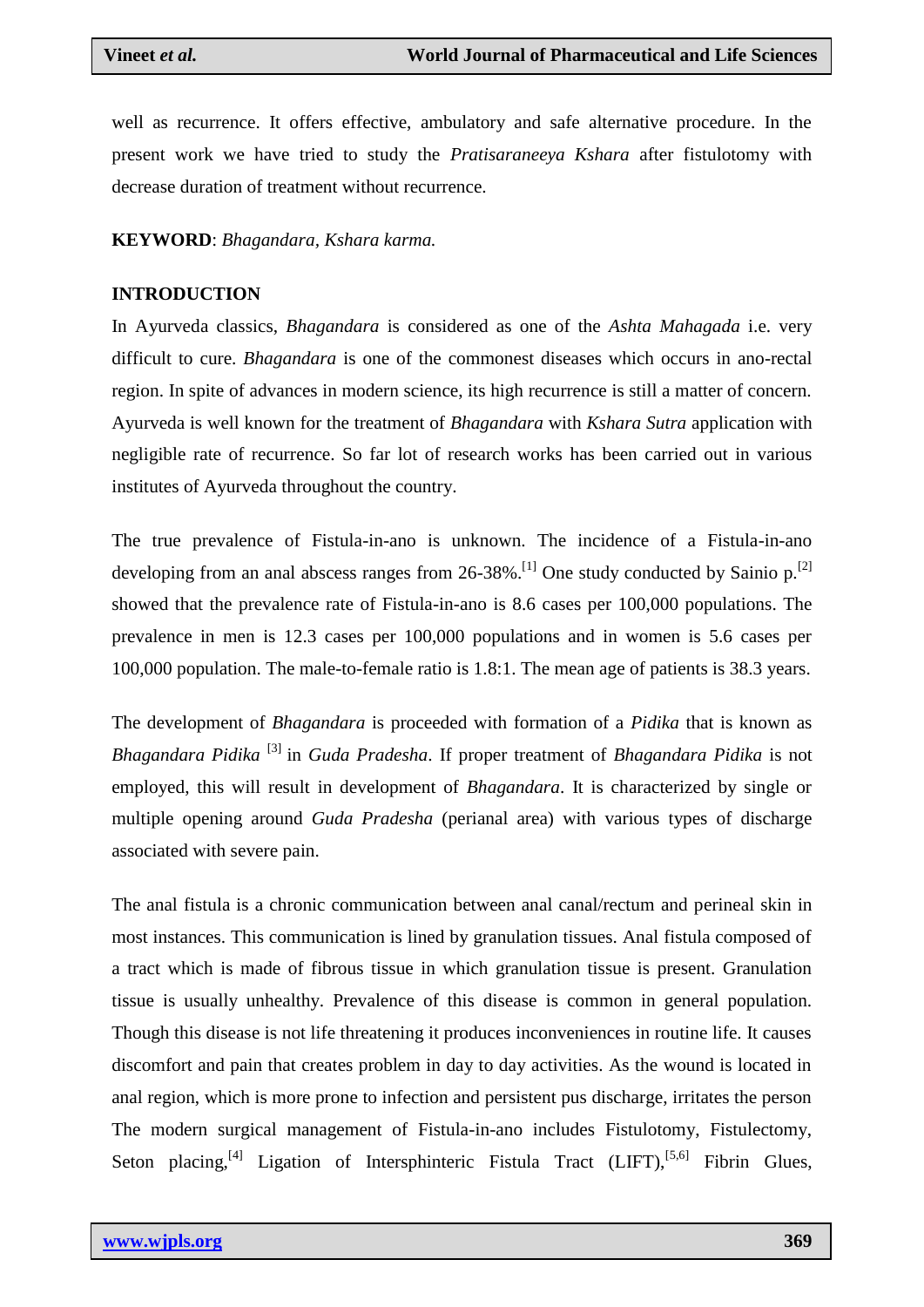Advancement Flaps<sup>[7]</sup> and Expanded adipose derived Stem Cells (ASCs),<sup>[8,9]</sup> etc. *Ksharasutra* therapy is still a standard technique for management of *Bhagandara* employed by Ayurveda surgeons. In the case of subcutaneous low anal fistula, without involvement of any anal sphincters the fistulotomy along application of *Pratisaraneeya Kshara* may having some benefits like early hemostasis, total eradication of infection by chemical debridement of fistulous tract so that reduces the chance of recurrence and enhances the wound healing.

In *Ayurveda* surgical practice for the treatment of fistula in Ano *Ksharasutra* therapy is the gold standard technique because of having low treatment cost and minimal recurrence rate. In spite of being a very good technique it also having some negative points as sometime treatment duration becomes so prolong, pain during thread changing, bridging of external opening stop drainage that may require widening surgically often, so that patient get irritated.

*Acharya Sushruta* has advocated general as well as specialized approach for management of *Bhagandara.* Generalized treatment principle involves *Chedana Karma* of *Bhagandara Marga* followed by application of *Kshara* or *Agni*, as applicable.<sup>[10]</sup> If we use the marvelous actions like *Chedana, Bhedana, Lekhana, Sodhana* and *Ropana* properties of *Kshara* in the form of *Pratisarneeya Kshara* in low anal fistula just after fistulotomy that may decrease the duration of treatment as well as recurrence.

## **CASE STUDY**

A male patient of 40 yrs age approached to Shalya Tantra OPD in the National Institute of Ayurveda, Jaipur. He has complained of small swelling with pus discharge in the anal region for last 1 month. Swelling decreases in size after pus discharge and reappeared again after few days. After history taking and physical examination the diagnosis was confirmed as Bhagandara i.e. Fistula in ano (Low anal) at 6 o'clock position. The all routine investigations were performed and no specific etiology was found, so patient posted for surgical procedure. All aseptic measure were employed during procedure.

## **MATERIALS AND METHODS**

The patient was taken in the lithotomy position and the perianal area painted with the antiseptic solution (10% Povodine iodine). The sterile drape sheets were placed over operative area. The operative site was anesthetized with the infiltration of inj. 2% Xylocaine with adrenaline solution. After achieving appropriate anesthesia, malleable copper probe was introduced from external opening and emerge at internal opening. The complete fistulous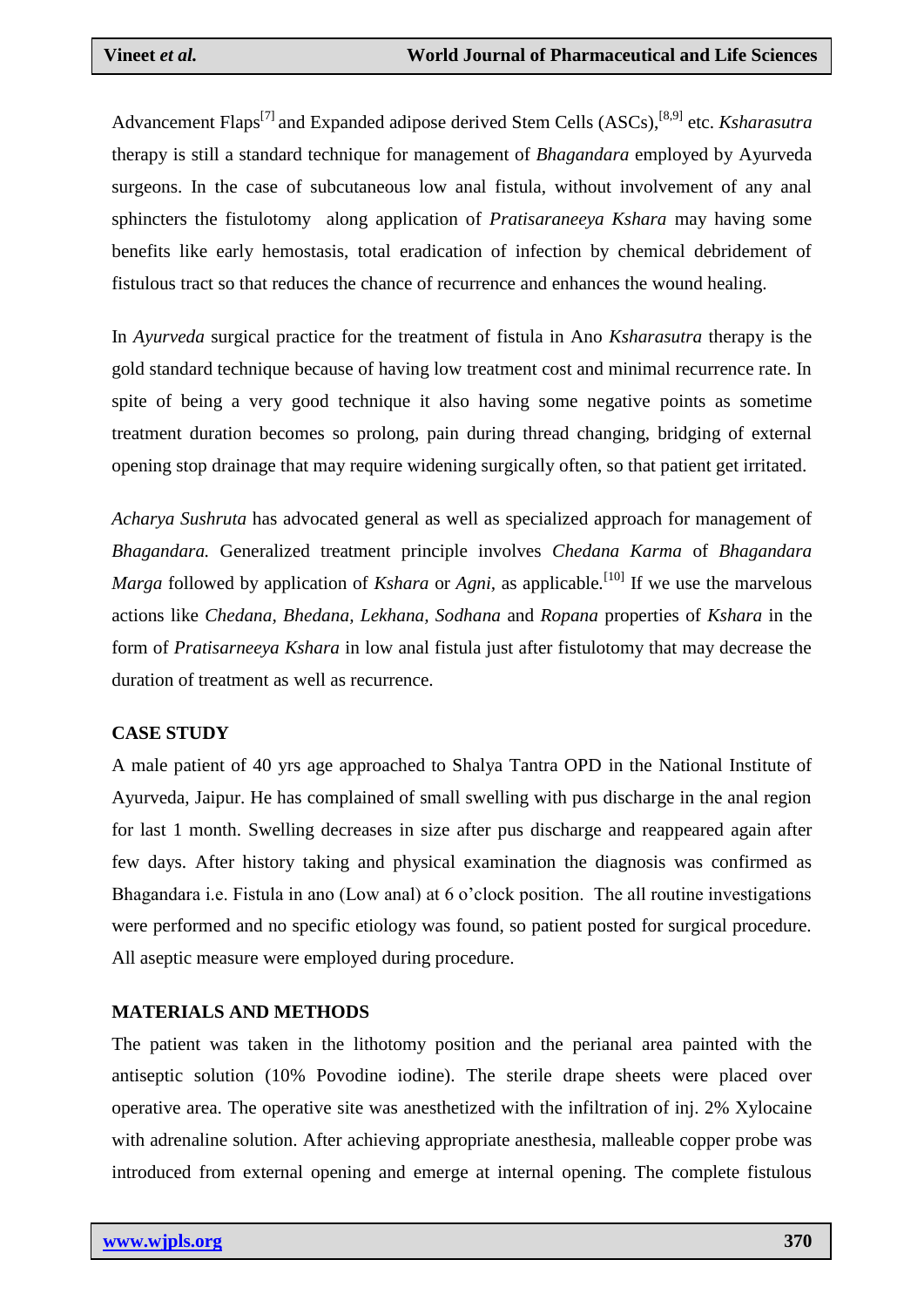tract was laid open,over the prob with the scalpel and a shallow wound was created. The wound was cleaned with *Triphala Kasaya*. Then the *Apamarga Teekshna Pratisarneeya Kshara* was applied on the flour and edge of wound. Care was taken to avoid blowout of *Kshara* over the margin of wound, which may cause burning of unwanted tissue. After application of *Kshara* we wait up to 3 minutes for *Jambophala Varna* appear on the wound. *Acharya Sushruta* stated that after application of Kshara appearance of *Jambophala Varna* is the sign of *Samyaka* (proper) *Kshara Dagdha*. So we waited for three minutes after that the wound became *Jamboo Phala*. After that the *Kshara* was washed with the cotton swab dipped in *Nimbu Swarasa* (lemon juice). Again the wound toileting was done with the *Triphala Kasaya*. The wound was packed with gauze pieces soaked in antiseptic solution before securing complete hemostasis. A tight T-bandage was applied to complete the procedure.

#### **RESULT AND DISCUSSION**

During intra operative period whole procedure was performed in local anesthesia so no pain was felt in the patient. After two hours of completion of procedure single dose of analgesic was given for control of pain. No further pain killer was advised to patient. It shows that due to *Kshara* applications the margin of fistulotomy wound were burn so that reduces the pain sensation. This may also due to the neutralization of *Kshara* with *Nimbu Swarasa*.

In this case the bleeding during procedure was minimal i.e. bleeding stops immediately after the application of *Kshara*. The probable mode of action of *Kshara* it coagulates the vessels as well as cauterize the surrounding tissue, so that reduces the bleeding.

After the application *Kshara* it was noted that the pus discharge during post-operative period was less than other conventional *Kshara-sutra* therapy. That reason behind reduction in pus discharge may be, due to in fistulotomy we explore the complete tract so there were no available site for the further collection as well as with the *Teekshna* and *Sookshma Kshara* penetrates in the other secondary tract and cauterizes them. So here *Kshara* worked not only on the primary tract but also the small secondary tract too and reduces the chance of recurrence. The patient was followed up up to four month after complete healing of tract and no recurrence was noted. The reason behind absence of recurrence was that due to complete destroying of the primary focus by chemical cauterization of fistula as well as the draining of other secondary tract. In the post-operative period of fistulotomy wound there were no bridging was noted. Bridging of the fistulotomy wound margin is the most initial cause of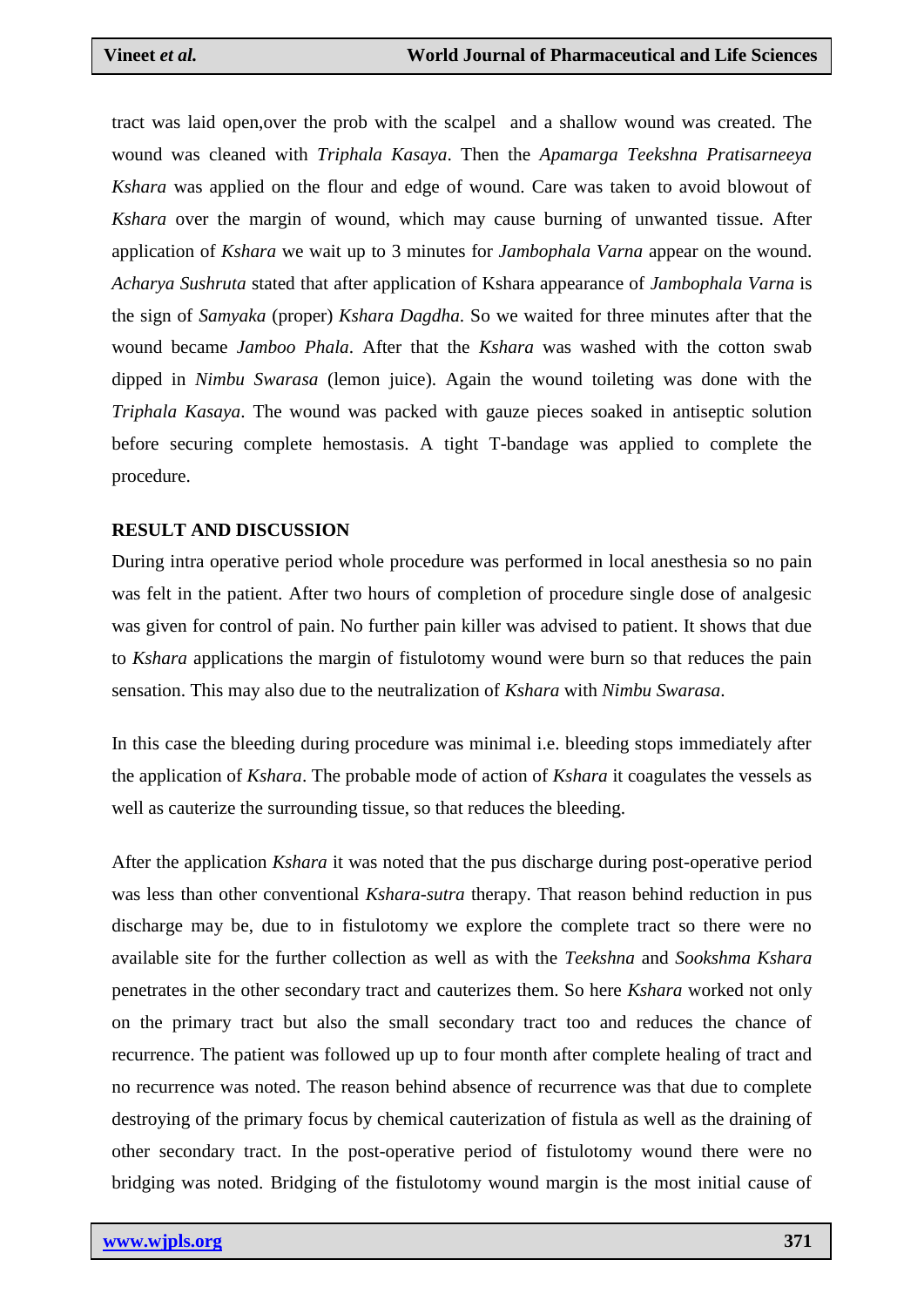recurrence but after *Kshara* application the wound margins are burned and even after approximation these dose. Wound was completely healed after 20 days.



**During procedure** During follow up



#### **CONCLUSION**

The present case shows very hopeful results of *Kshara* application on the fistulotomy wound as it is safe, cost effective, very good hemostatic and successful treatment of low anal fistula in ano with very less recurrence. However it must be noted that the fistula should be low anal and patient regularly followed. To make firm the above theory the study should be carried out in large sample size.

## **REFERENCES**

- 1. Vasilevsky CA, Gordon PH. Benign Anorectal: Abscess and Fistula. In: Wolff BG, Fleshman JW, Beck DE, Pemberton JH, Wexner SD, eds. The ASCRS Textbook of Colon and Rectal Surgery. New York, NY: Springer; 2007: Chapter 13.
- 2. Sainio P. Fistula-in-ano in a defined population incidence and epidemiological aspects. Ann Chir Gynacol., 1984; 73(4): 219-24.
- 3. Vijayarakshita & Srikantha dutta in Madhava Nidan, Madhavakara in with "Vidyotini" Hindi Commentary, Chaukhambha Sanskrit Sansthan, Varanasi, 18th edn, (1989).
- 4. Bailey & Love"s Short Practice of Surgery, edited by Norman S. Williams, Christopher J.K. Bulstrode , P. Ronan O"Connell, Hodder Arnold publication, 25th Edition, Anus and Anal Canal, Fistula-in-ano, p-1264.
- 5. Rojanasakul A LIFT Procedure, a simplified technique for Fistula-in-ano, tech coloproctol, 2009 september, 13(3): 237-40. E publication 2009 july 28.
- 6. En.wikipedia.org/wiki/LIFT technique.